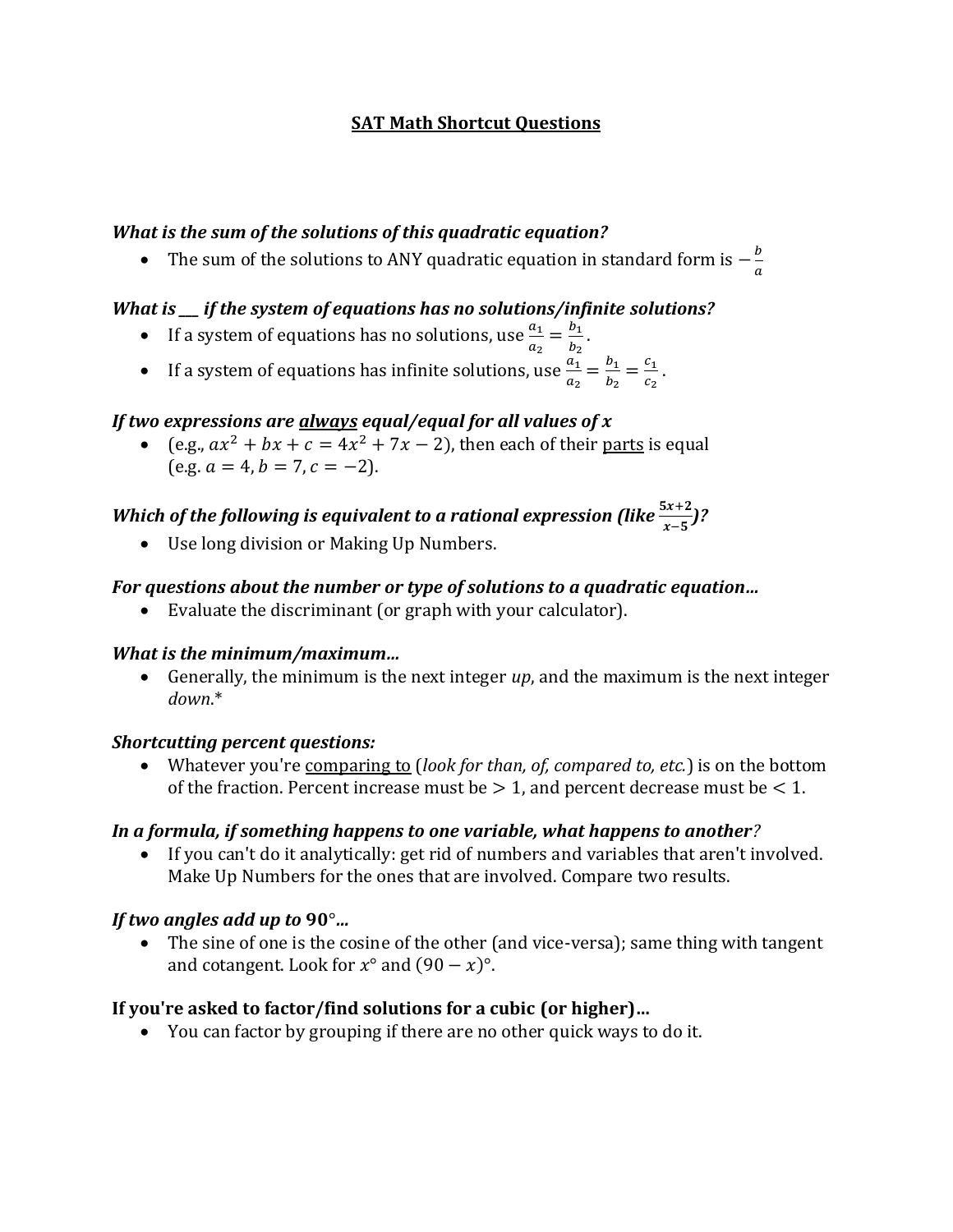# **Sum of Solutions**

**1.** What is the sum of the solutions to the equation  $x^2 + 7x - 3 = 0$ ?

**6.** What is the sum of the solutions to the equation  $3x - 5 = 4x^2 - 6$ ?

**2.** What is the sum of the solutions to the equation  $3x^2 - 4x = 7$ ?

**7.** What is *b* if the sum of the solutions to the equation  $x^2 + bx + c = 0$  is 5?

**3.** What is the sum of the solutions to the equation  $5x^2 - 10x - 25 = 0$ ?

**8.** What is *b* if the sum of the solutions to the equation  $4x^2 + bx + c = 0$  is  $-\frac{2}{3}$  $\frac{2}{3}$  ?

**4.** What is the sum of the solutions to the equation  $11x^2 - 5.5x = 1?$ 

**9.** What is the sum of the solutions to the equation  $(2x - 1)^2 = (x + 3)^2$ ?

**5.** What is the sum of the solutions to the equation  $2x^2 = 8x + 1$ ?

**10.** What is the sum of the solutions to the equation  $(x - 2)^2 = 4x + 1$ ?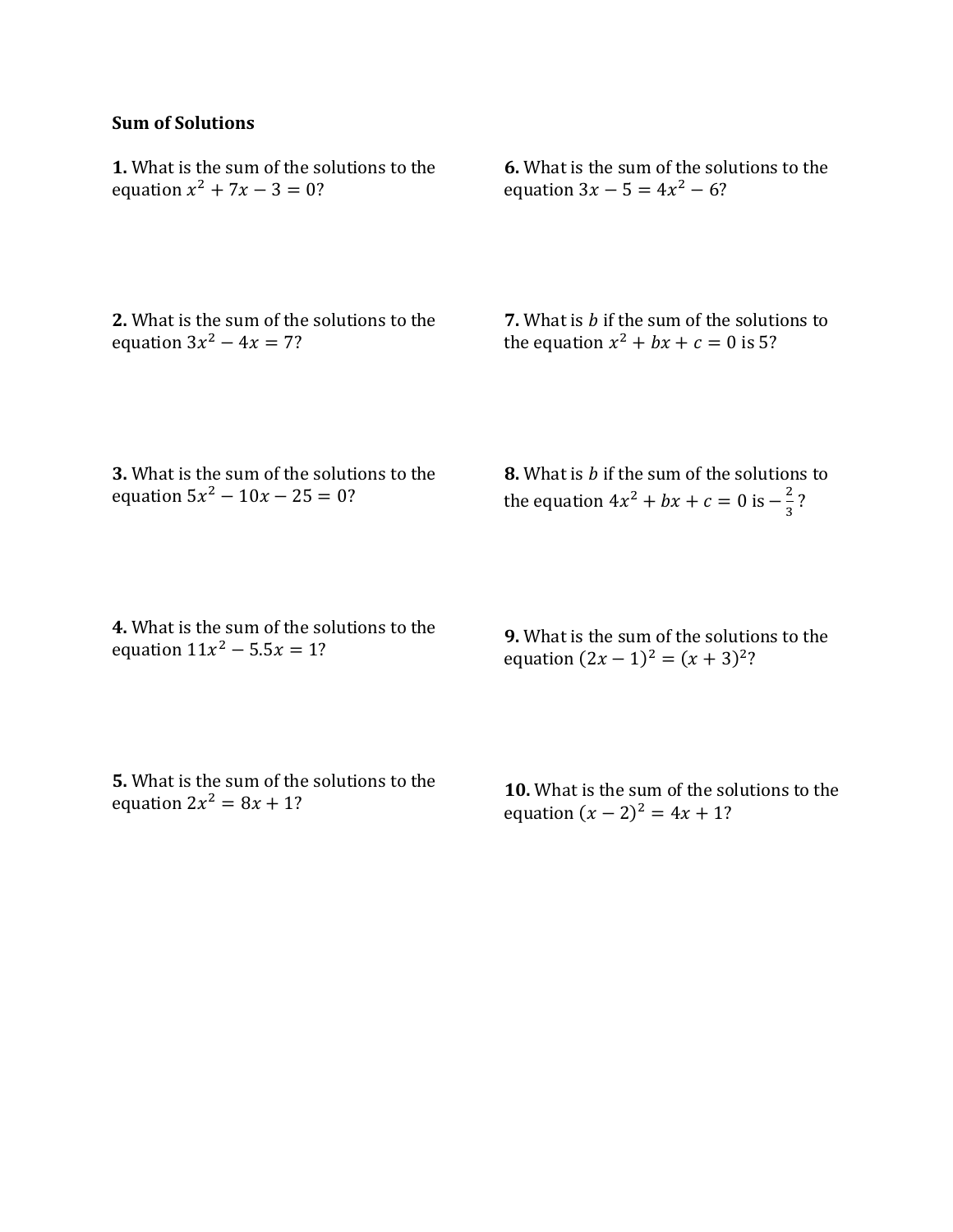## **No/Infinite Solutions**

$$
3x - jy = 7
$$
  

$$
kx - 4y = 14
$$

**Ex. A:** If the system of equations shown above has an infinite number of solutions, what is the value of  $j + k$ ?

$$
\frac{a_1}{a_2} = \frac{b_1}{b_2} = \frac{c_1}{c_2} \qquad \qquad \frac{3}{k} = \frac{-j}{-4} = \frac{7}{14}
$$

Cross-multiply in pairs to get  $j = 2, k =$ 6, and  $j + k = 8$ 

$$
3x + 4.5y = c
$$
  

$$
bx + 3y = -7
$$

**1.** If the system of equations shown above has an infinite number of solutions, what is the value of  $b + c$ ?

$$
ax - y = c
$$
  
2y - 7x = b

**Ex. B:** If the system of equations shown above has no solution, what is  $a$ ?

$$
\frac{a_1}{a_2} = \frac{b_1}{b_2} \qquad \frac{a}{2} = \frac{-1}{-7}
$$

Cross-multiply to get  $a=\frac{2}{5}$ 7

$$
ax + by = 12
$$

$$
7x - 3y = 8
$$

**4.** If the system of equations shown above has infinite solutions, what is the value of  $a + b$ ?

$$
4.2x - 6y = 3.9
$$

$$
7x - my = c
$$

**2.** If the system of equations shown above has no solution, what CANNOT be the value of  $c$ ?

$$
ax - 4y = 4
$$
  
ay - 12x = 5

**5.** If the system of equations shown above has no solution and  $a > 0$ , what is a?

$$
ax + by = 7
$$
  

$$
4x - 3y = c
$$

**3.** If the system of equations shown above has no solution, what is the ratio of  $a$  to  $b$ ?

$$
2x - 3y = c
$$
  

$$
5y - kx = 25
$$

**6.** If the system of equations shown above has infinite solutions, what are the values of  $c$  and  $k$ ?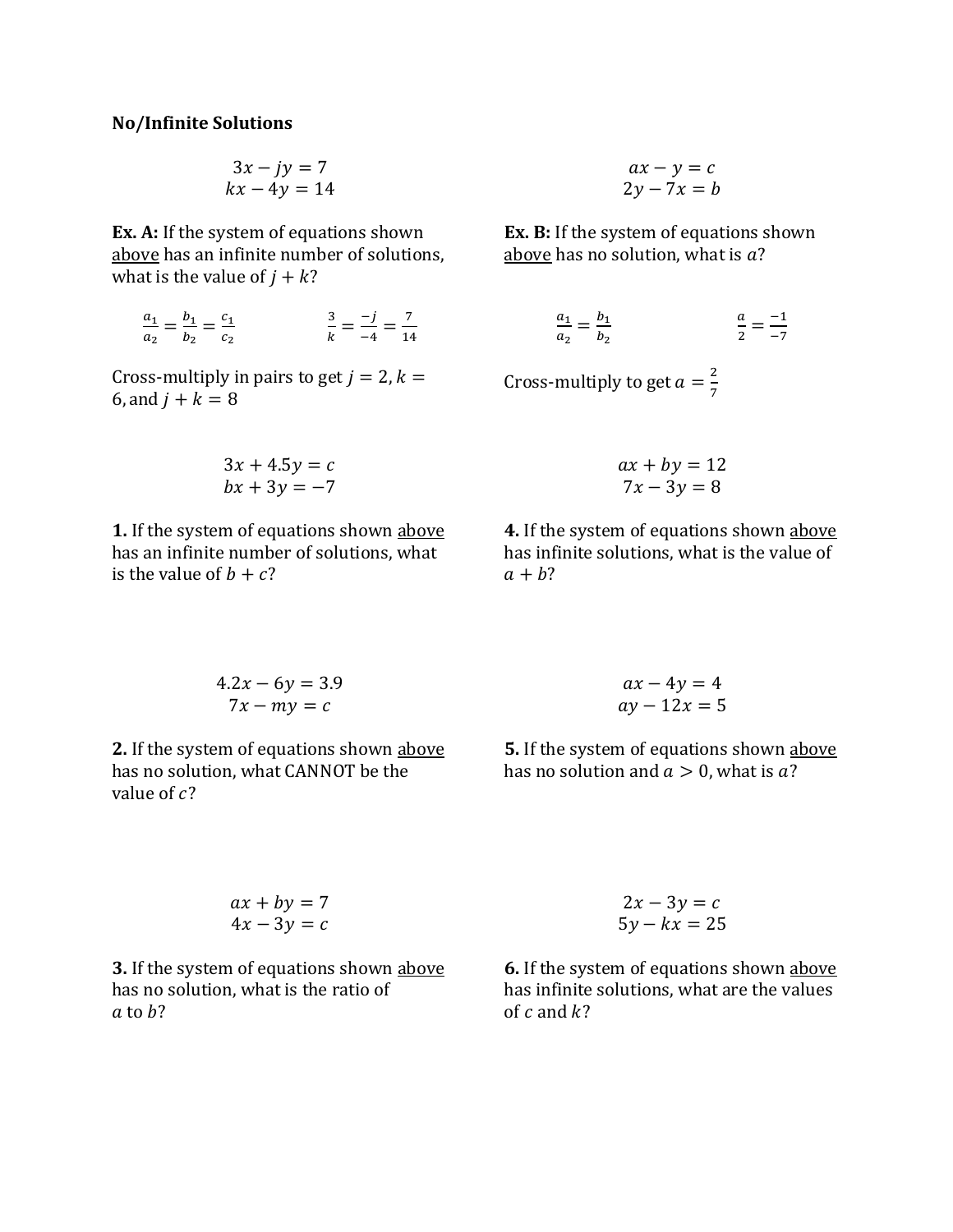## **Equivalent Expressions**

If two expressions are always equal, or equal for all values of  $x$ , or one can be rewritten as the other, or are equivalent, etc. — then all of their parts are identical.

**1.** If  $(x - 1)(x + 4) = ax^2 + bx + c$  for all values of  $x$ , what is  $b$ ?

**4.** If the expression  $(2x + a)(2x - b)$  is equivalent to  $ax^2 - c$  for all values of x, what is the value of  $c$ ?

**2.** If  $(x + j)(x + k)$  is equivalent to  $x^2 + j$  $9x - 20$  for all values of x, what is  $j + k$ ? **5.** If  $(ax + 5)(bx - 2)$  can be rewritten as  $12x^2 + cx - 10$ , and  $a + b = 7$ , what are the two possible values of  $c$ ?

**3.** If the expression  $x(x + 1) + 4(x + 2)$  is rewritten as  $x^2 + bx + 8$ , what is the value of  $h$ ?

**6.** If  $(x + a)(3x + b)$  is equivalent to  $3x^2 - 17x + c$  for all values of x, and  $a +$  $b = -9$ , what is c?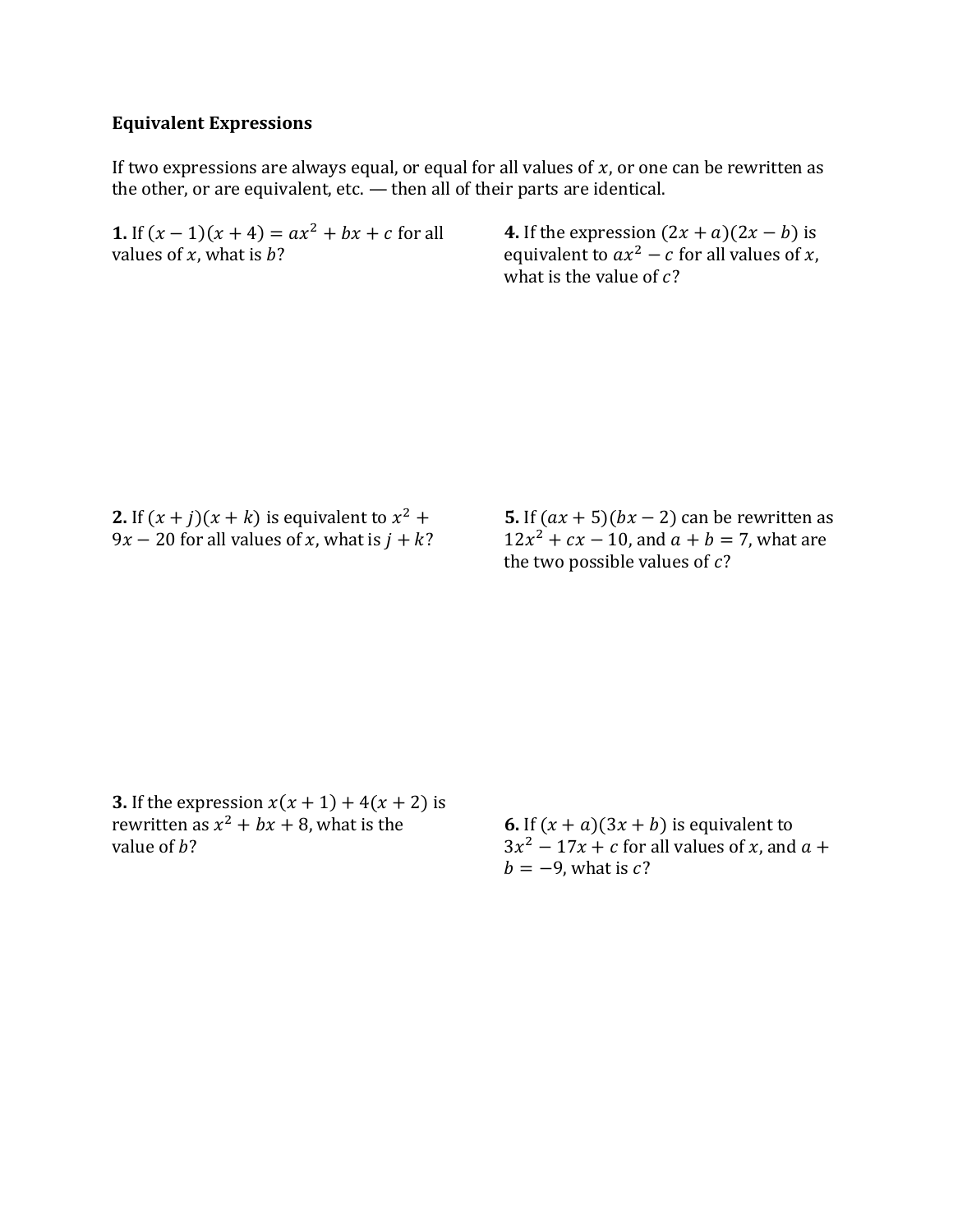# **Dividing Rational Expressions**

Divide the following:

| 1. | $6x + 4$<br>$\overline{2x-1}$ | 4. | $8x - 2$<br>$\overline{2x+3}$  |
|----|-------------------------------|----|--------------------------------|
| 2. | $\frac{7x+3}{x-1}$            | 5. | $3x + 4$<br>$\frac{1}{3x-1}$   |
| 3. | $5x+1$<br>$x-7$               | 6. | $12x + 4$<br>$\overline{3x+4}$ |

# **Factoring By Grouping**

| <b>1.</b> Factor completely: $x^3 + 7x^2 - 2x - 14$ | <b>3.</b> Find all of the zeroes of the function |
|-----------------------------------------------------|--------------------------------------------------|
|                                                     | $f(x) = x^3 + 4x^2 - x - 4.$                     |

| <b>2.</b> Factor completely: $2x^3 - 6x^2 - 3x + 9$ | 4. Find all of the zeroes of the function |  |
|-----------------------------------------------------|-------------------------------------------|--|
|                                                     | $g(x) = 3x^3 - x^2 - 75x + 25.$           |  |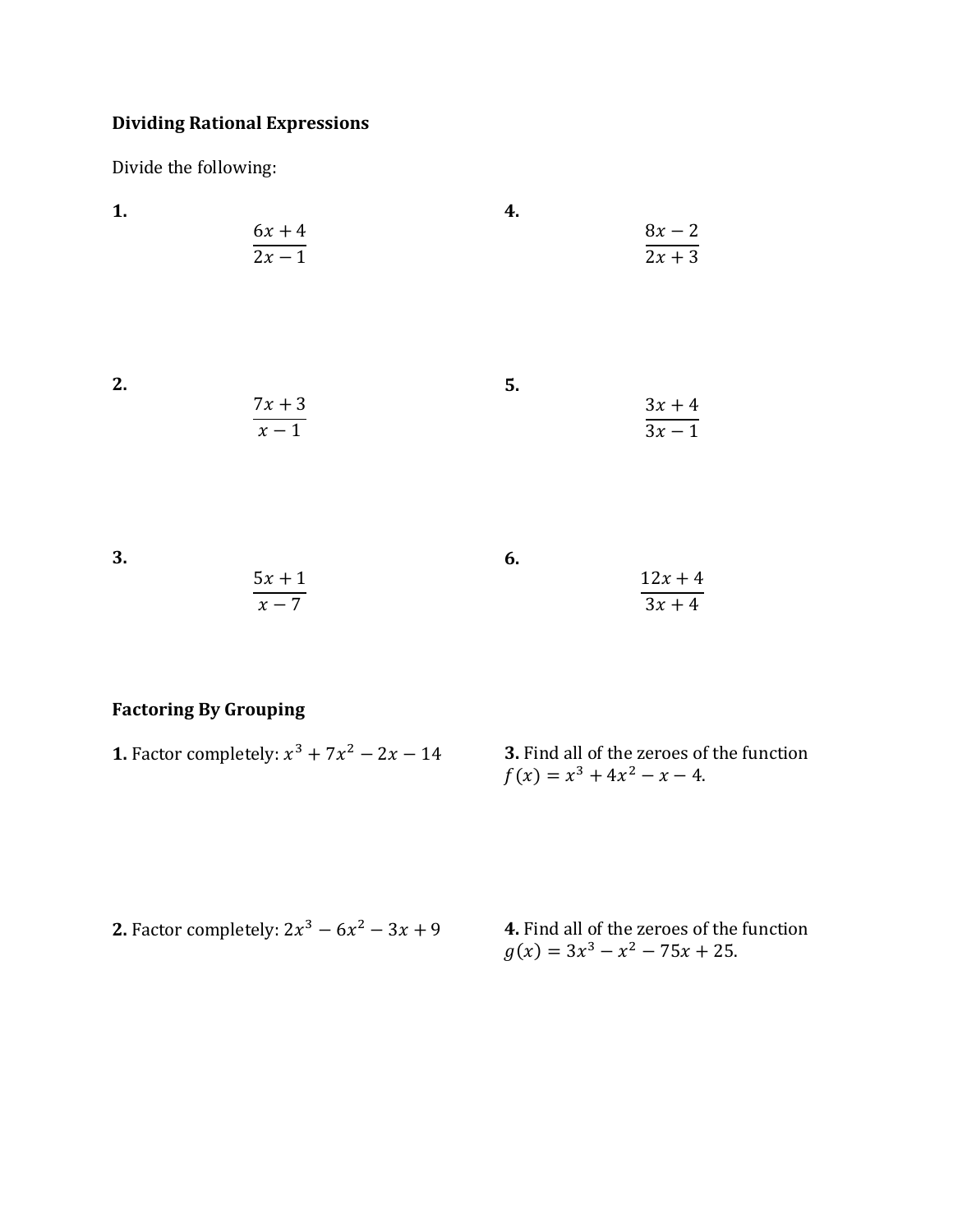# **Evaluating the Discriminant**

**1.** Describe the zeroes of  $y = x^2 - 7x + 3$ and its behavior relative to the  $x$ -axis.

**4.** What is *c* if the equation  $y = x^2 + 5x + 1$ has exactly one zero?

**2.** Describe the roots and graph of  $y =$  $2x^2 - 4x + 3$ .

**5.** What is the minimum possible integer value of *a* given that the function  $f(x) =$  $ax^2 + 5x + 3$  does not have any real zeroes?

**3.** Describe the roots and graph of  $y =$  $x^2 + 8x + 16$ .

**6.** What is the largest possible integer value of c given that the graph of the function  $g(x) = 2x^2 - 7x + c$  has two distinct  $x$ -intercepts?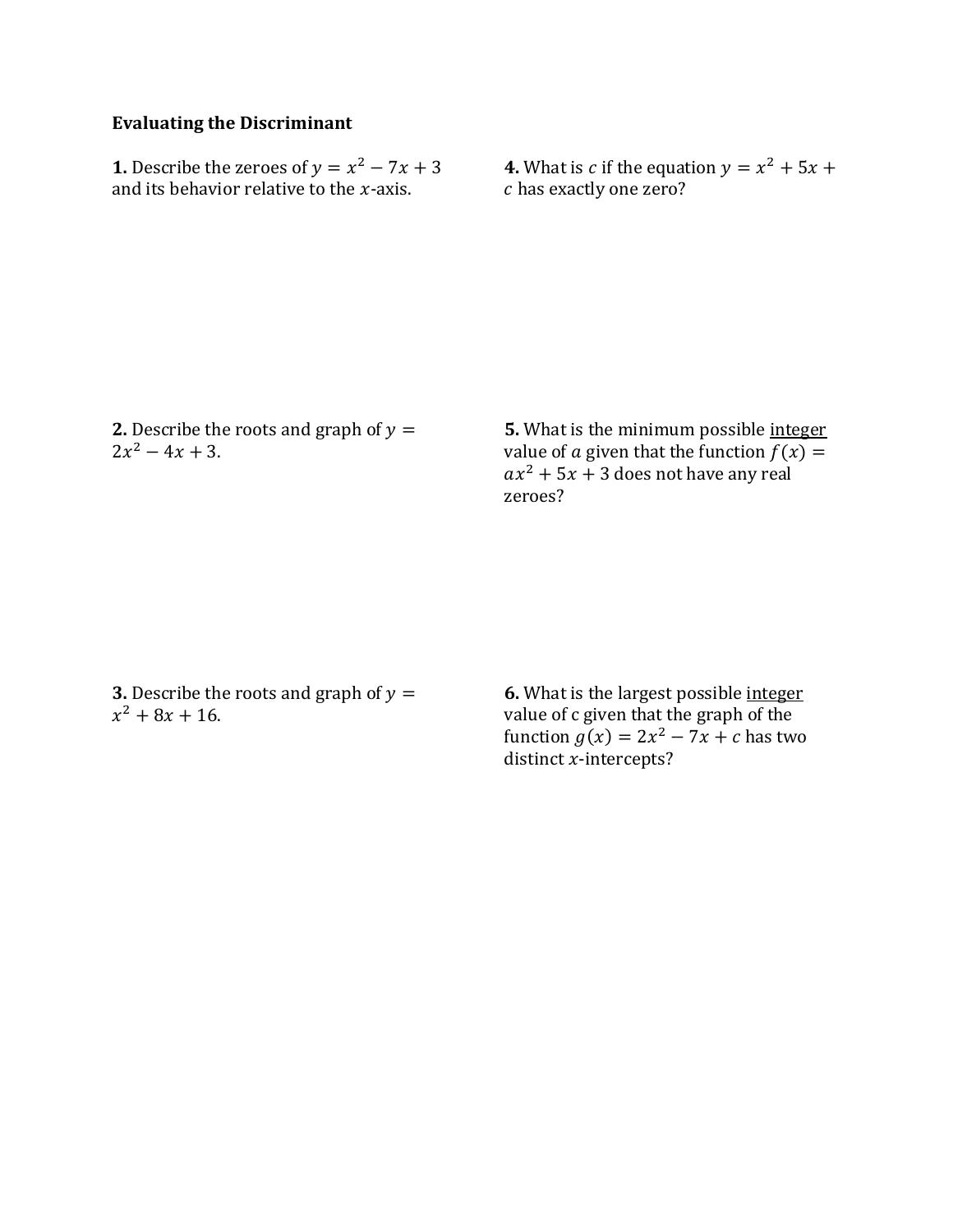### **Maximum/Minimum**

**1.** The largest exterior angle in a polygon is 25°. What is the minimum number of sides this polygon could have?

**2.** A salesman's monthly pay includes a \$1,000 base salary and a bonus of \$525 for each car he sells. In order to earn at least \$4,000 in a month, what is the minimum number of cars he must sell? **6.** A business has an advertising budget of \$17,000. It plans to spend \$3,700 to create a radio advertisement. How many times can it afford to play the advertisement on the radio at a cost of \$450 per play?

**7.** A plumber's employer pays him \$43 per hour or any portion of an hour that he works. What is the minimum number of whole hours the plumber must work to make \$300 in a day?

**3.** The product of two positive numbers, x and y, is 120. If x is greater than 7, what is the maximum possible integer value of  $y$ ?

**4.** Martin is purchasing tiles to cover his kitchen floor. His kitchen is 13 feet by 9 feet. Each tile is 1 square foot and tiles come in boxes of 12. How many boxes of tiles must he purchase?

**8.** A product that normally sells for \$119 is discounted by  $x\%$ . If x is an integer, what is the largest possible value of  $x$  for which the resulting price is still more than \$70?

**5.** A charity raffle guarantees that at least 6% of the tickets sold will earn a prize. If the charity expects to sell 205 tickets, what is the minimum number of prizes it should expect to give out?

**9.** A woman is in an arcade which closes at 10:00PM, playing a video game which takes  $3\frac{1}{3}$  $\frac{1}{2}$  minutes to play. She knows that she is allowed to finish any video game that she starts before 10: 00PM. If she arrived at 9:20PM, what is the maximum number of games she can complete?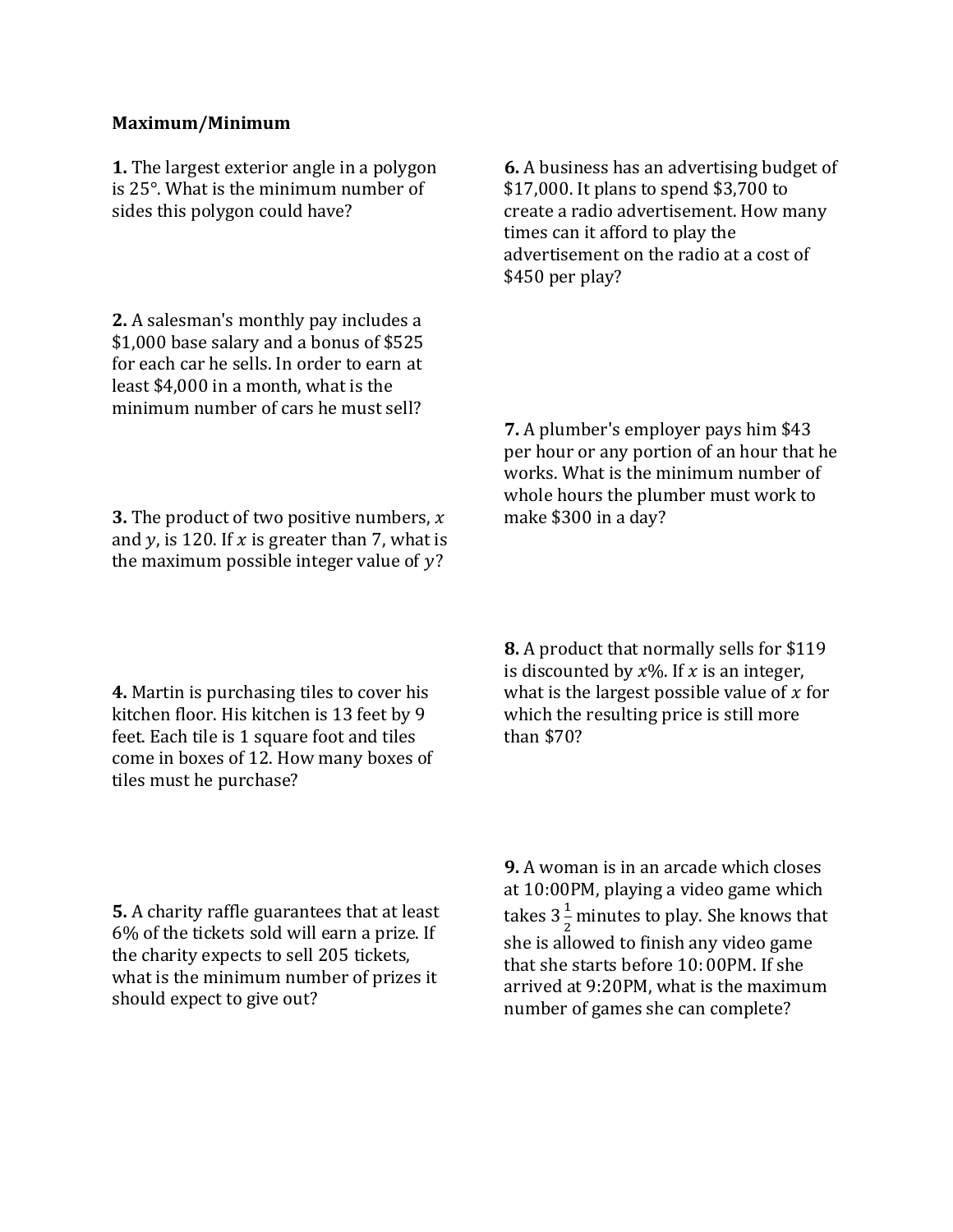# **Sin/Cos and Tan/Cot**

| <b>1.</b> If $\sin x^{\circ} = .7$ , what is $\cos(90 - x)^{\circ}$ ?                                                                     | <b>7.</b> If tan $x^{\circ} = 1.5$ , what is $\cot(90 - x)^{\circ}$ ?                    |
|-------------------------------------------------------------------------------------------------------------------------------------------|------------------------------------------------------------------------------------------|
| <b>2.</b> If $\cos x^{\circ} = .35$ , what is $\sin(90 - x)^{\circ}$ ?                                                                    | <b>8.</b> If $\cot x^{\circ} = .93$ , what is $\tan(90 - x)^{\circ}$ ?                   |
| 3. If $\sin 22^\circ = \cos x^\circ$ and $0 \le x \le 90$ ,                                                                               | <b>9.</b> If $\tan 30^\circ = \cot x^\circ$ and $0 \le x \le 90$ ,                       |
| what is the value of $x$ ?                                                                                                                | what is the value of $x$ ?                                                               |
| 4. If $\cos 84^\circ = \sin x^\circ$ and $0 \le x \le 90$ ,                                                                               | <b>10.</b> If $\tan 75^{\circ} = \cot x^{\circ}$ and $0 \le x \le 90$ ,                  |
| what is the value of $x$ ?                                                                                                                | what is the value of $x$ ?                                                               |
| <b>5.</b> If sin $m^{\circ} = \cos j^{\circ}$ and both m and j are                                                                        | <b>11.</b> If $y = \cot b^{\circ}$ , $y = \tan a^{\circ}$ , and a and b                  |
| between 0 and 90, what is the value of                                                                                                    | are both positive, what is the least                                                     |
| $m + j$ ?                                                                                                                                 | possible value of $a + b$ ?                                                              |
| <b>6.</b> If $y = \sin b^\circ$ , $y = \cos a^\circ$ , and a and b are<br>both positive, what is the least possible<br>value of $a + b$ ? | <b>12.</b> If $c + d = 90$ , what is the value of<br>$\cos c^{\circ} - \sin d^{\circ}$ ? |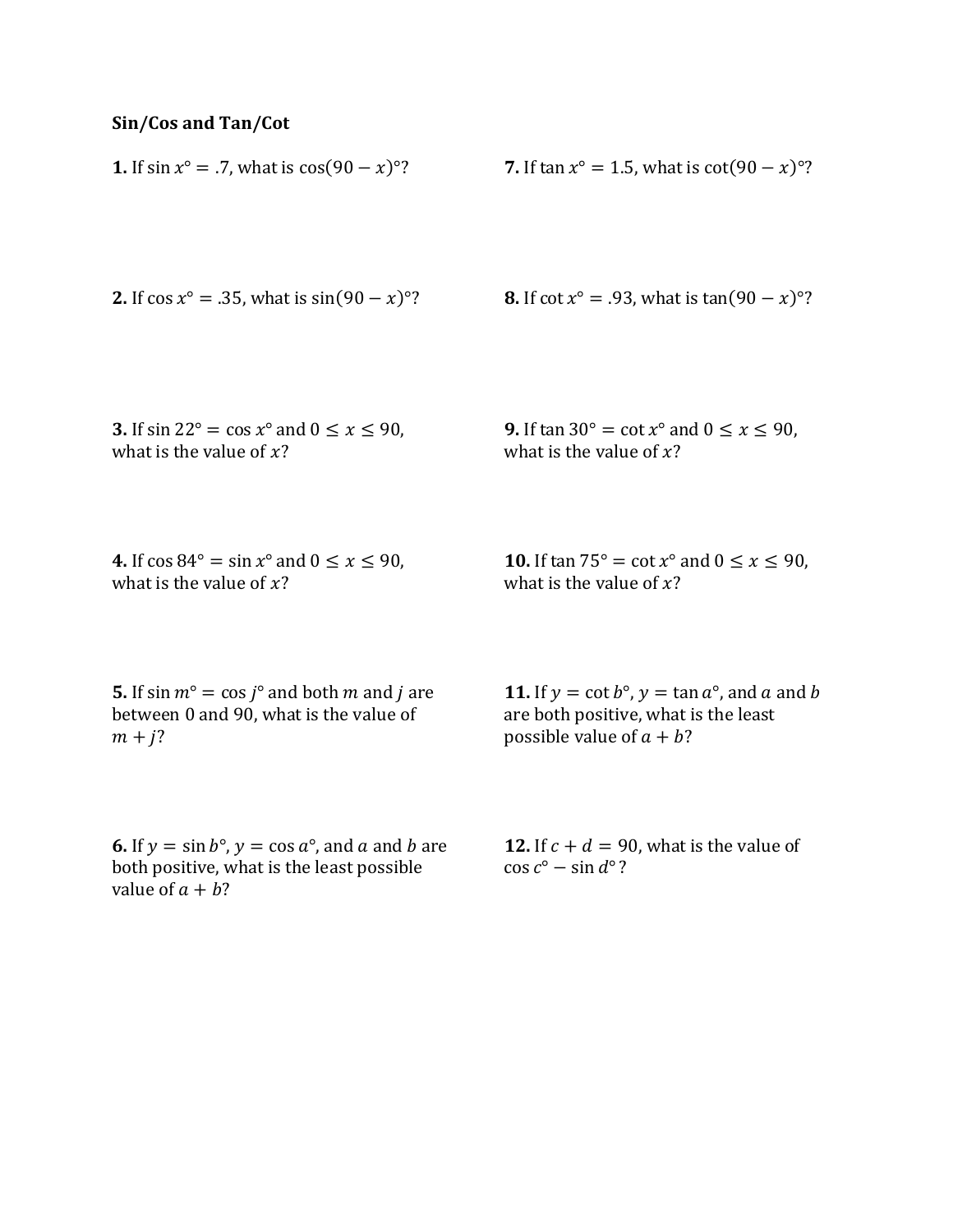# **Percent Change**

| 1. What percent more than 43 is 64?        | <b>7.</b> A city received 32 inches of rain this<br>year, which was 17% less than it received<br>last year. How much did it receive last<br>year?                                                                            |
|--------------------------------------------|------------------------------------------------------------------------------------------------------------------------------------------------------------------------------------------------------------------------------|
| 2. 13.3 is what percent more than 1.9?     |                                                                                                                                                                                                                              |
| <b>3.</b> 8 is what percent less than 17?  | <b>8.</b> The regional population of a certain<br>animal must rise by 56% to reach 1,100, a<br>level that is considered healthy for the<br>region. Based on these numbers, what is<br>the current population of this animal? |
| <b>4.</b> What percent less than 77 is 61? |                                                                                                                                                                                                                              |
|                                            | <b>9.</b> A magazine aims to have 150 pages of<br>naid ade in each issue If the March issue                                                                                                                                  |

**5.** If the price of a stock decreased from \$21.64 to \$20.15, by what percent did the price decrease?

paid ads in each issue. If the March issue had 137 pages of paid ads, by what percent did the magazine fall short of its goal?

**6.** If the population of at town is currently 17,000, by what percent must in increase to reach 20,000?

**10.** After 2 hours of use, a certain cell phone has 77% of its battery charge remaining. A new type of battery promises a 20% longer battery life. After the same 2 hours of use, what percent of the new battery's charge would remain?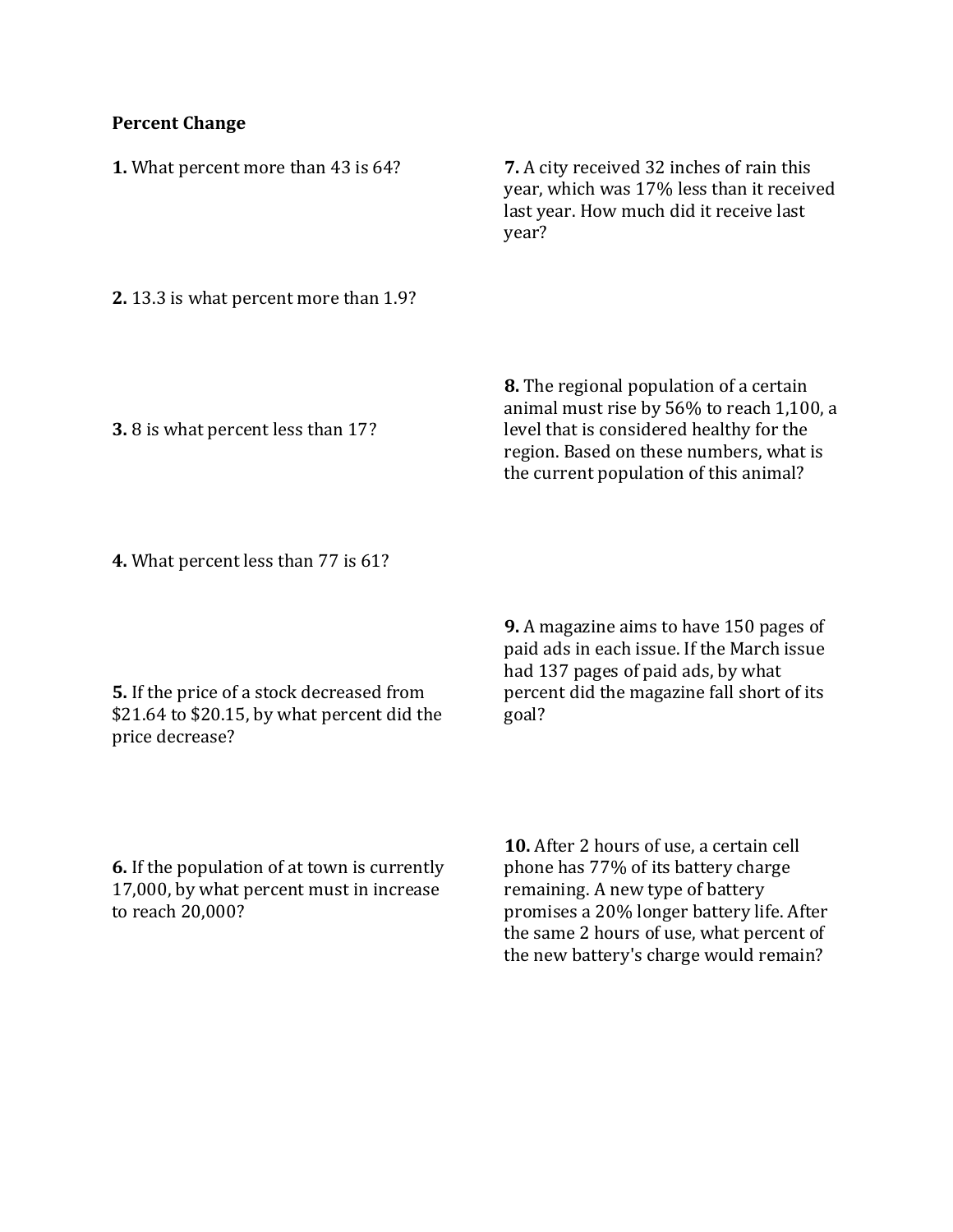## **Changing Parts of a Formula**

The distance in feet, *d*, that an object falls in  $t$  seconds can be calculated using the formula  $d=\frac{1}{3}$  $\frac{1}{2}at^2$ , where *a* is the acceleration due to gravity.

**1.** If an object is given twice the time to fall, by what factor is the distance of its fall increased?

The net force required for an object to move in a circle is given by  $F_{net} = \frac{mv^2}{R}$  $\frac{uv}{R}$ , where  $m$  is the objects mass,  $v$  is its velocity, and  *is the radius of the circle.* 

**5.** If the radius of the circle is tripled, by what factor can the velocity be increased while maintaining the same force?

**2.** How many times longer does one object need in order to fall twice the distance of another object?

**6.** If a certain object can withstand four times the net force that it is currently experiencing, by what factor can its velocity be increased?

In chemistry, properties of gases in containers are related using the formula  $PV = nRT$ , where P is pressure, V is the volume of the container,  $n$  is the number of moles of the gas,  $R$  is a constant, and  $T$ is the temperature in Kelvins.

**3.** If the number of moles of gas is tripled, what happens to the pressure of the gas?

**4.** If a scientist wants to use a container that is  $\frac{1}{3}$  the size and have half of the pressure of his current setup, what fraction of the current temperature should the new temperature be?

The force of gravity,  $F$ , between two objects with masses  $m_1$  and  $m_2$  is given by  $F = K \frac{(m_1 m_2)}{m^2}$  $\frac{1^{m_2}}{r^2}$ , where K is a constant and  $r$  is the distance between them.

**7.** If the distance between two objects decreases by a third, what is the ratio of the previous force of gravity between them to the new force of gravity between them?

**8.** The planet and moon in System A are each twice as large as the planet and moon in System B. If the forces of gravity in both systems are the same, what is the ratio of the distance between the objects in System A to the distance between the objects in System B?